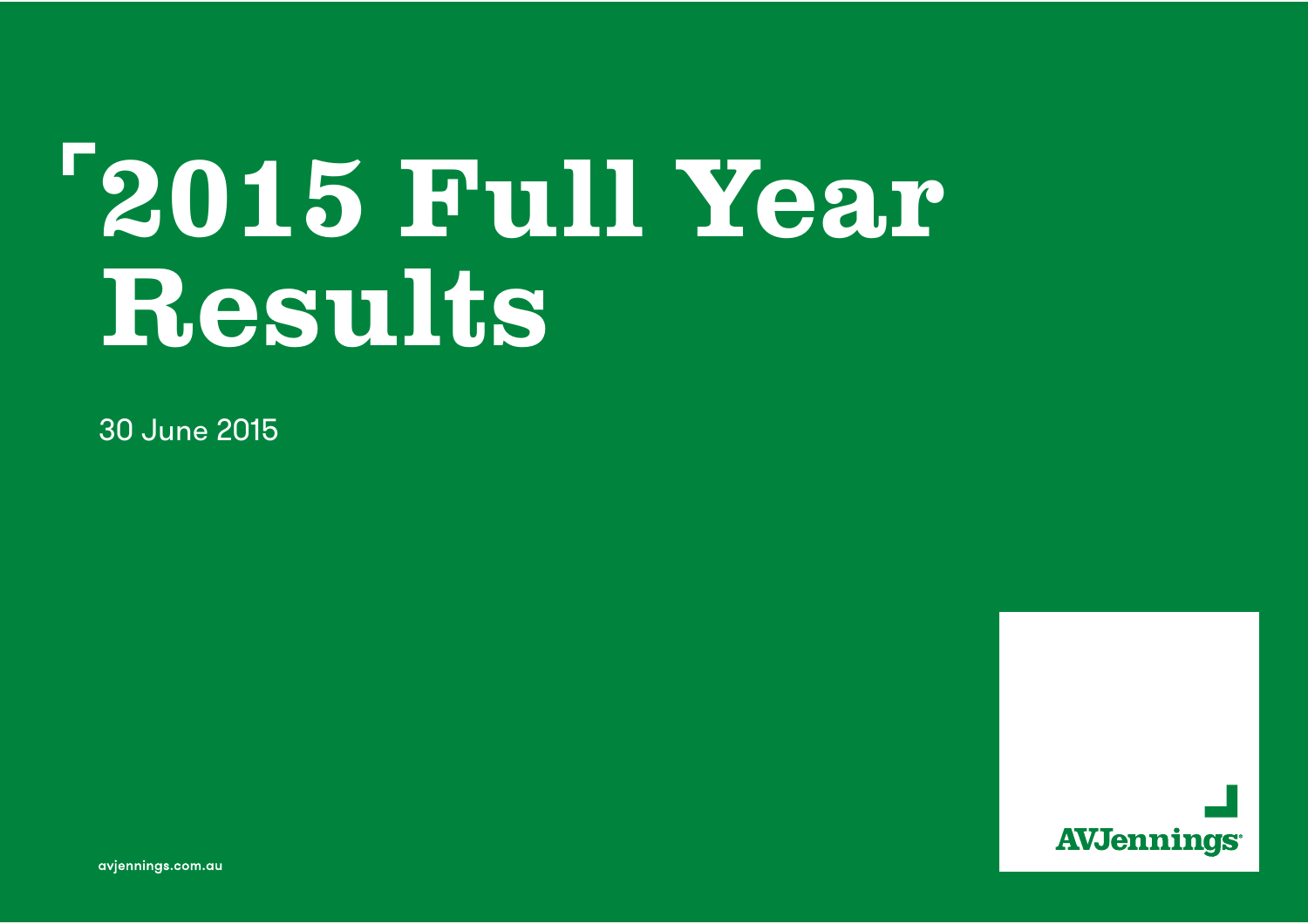## **FY15 Highlights**

- $\blacktriangleright$ Profit before tax \$48.2 million (up 78.3% from \$27.0 million) and \$34.4 million after tax
- $\blacktriangleright$ Revenue \$317.9 million (up 26.9% from \$250.6 million)
- $\blacktriangleright$ Contract signings up 22.8% to 1,737 in line with guidance and settlements up 22.6% to 1,538 contracts
- $\blacktriangleright$ EPS up 82.8% to 9.0 cents per share and return on balance date market capitalisation increased to 13.9% from 8.6%
- $\blacktriangleright$ Final fully franked dividend of 3 cents per share declared (a total of 4 cents for the year)
- ➤ dividend policy announced targeting payout of 40-50% of future period NPAT
	- •total dividends declared since 2000 to FY15 inclusive is \$185.8 million
- ➤ Lots under control up 10.6% to 10,198 lots
- $\blacktriangleright$ \$250 million Club debt facility approved and Multicurrency Medium Term Note Programme established
- $\blacktriangleright$ Gearing (net debt/ total assets) remains low and further improved to 13.6% (total net debt \$88.9 million) from 17.1%
- $\blacktriangleright$ Adverse weather in NSW and Queensland impacted results in FY15



**AVJennings**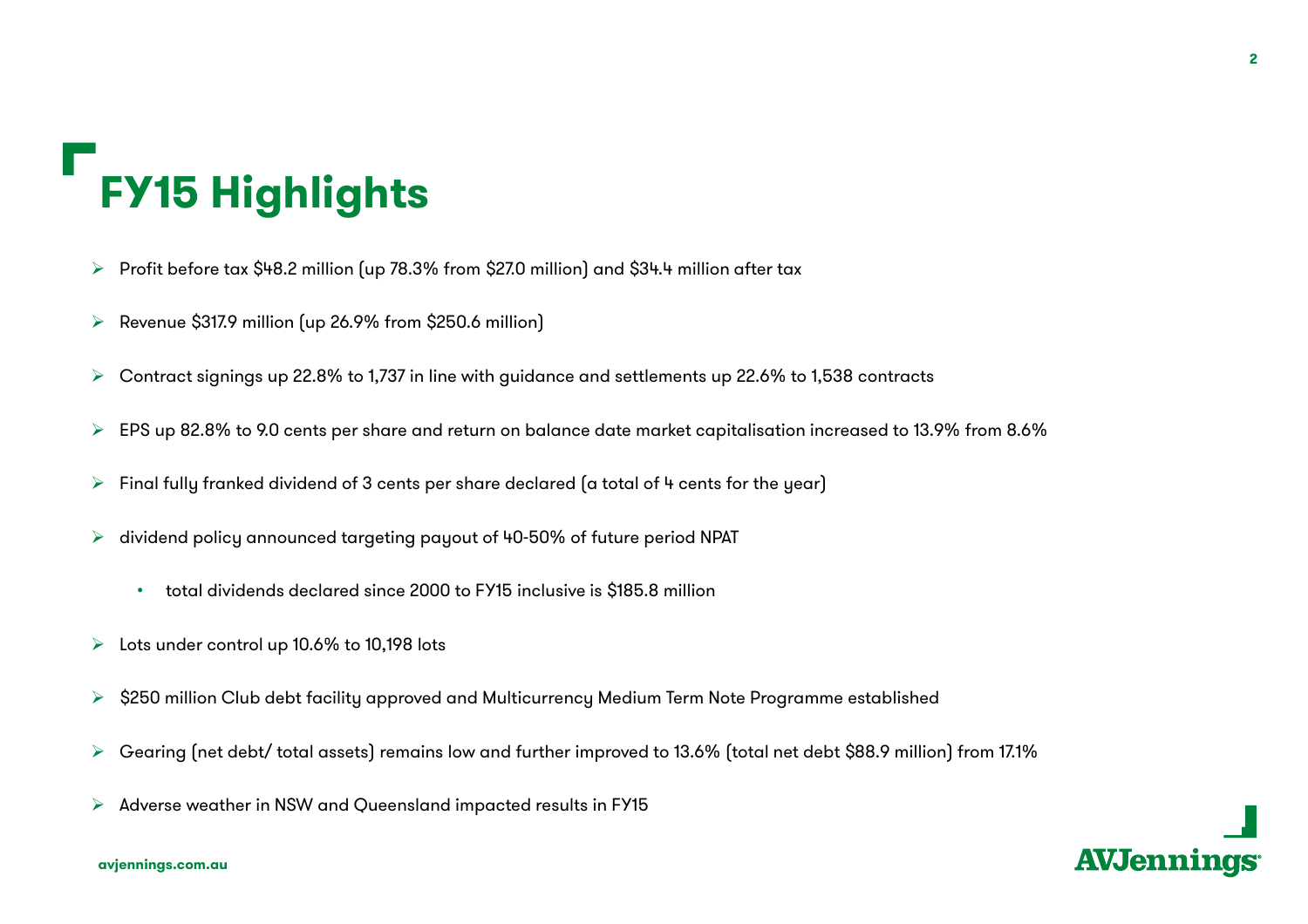## **FY15 Results in Detail**

|                                                                                                      | 1H15               | <b>2H15</b>        | <b>TOTAL FY15</b>    | 1H14              | 2H14               | <b>TOTAL FY14</b>  |
|------------------------------------------------------------------------------------------------------|--------------------|--------------------|----------------------|-------------------|--------------------|--------------------|
| <b>Revenues:</b>                                                                                     | \$118.5m           | \$199.4m           | \$317.9m             | \$104.3m          | \$146.3m           | \$250.6m           |
| <b>Profit before Tax:</b><br>- statutory<br>- excluding increase/decrease in<br>impairment provision | \$16.8m<br>\$13.1m | \$31.4m<br>\$31.4m | \$48.2m\$<br>\$44.5m | \$12.5m<br>\$7.3m | \$14.5m<br>\$14.5m | \$27.0m<br>\$21.8m |
| <b>Gross Margins:</b>                                                                                | 26.9%              | 26.8%              | 26.8%                | 22.5%             | 21.5%              | 21.9%              |
| <b>Inventory Provision Write Back:</b>                                                               |                    |                    |                      |                   |                    |                    |
| - Before tax                                                                                         | \$3.7m             | <b>NIL</b>         | \$3.7m               | \$5.2m            | <b>NIL</b>         | \$5.2m             |

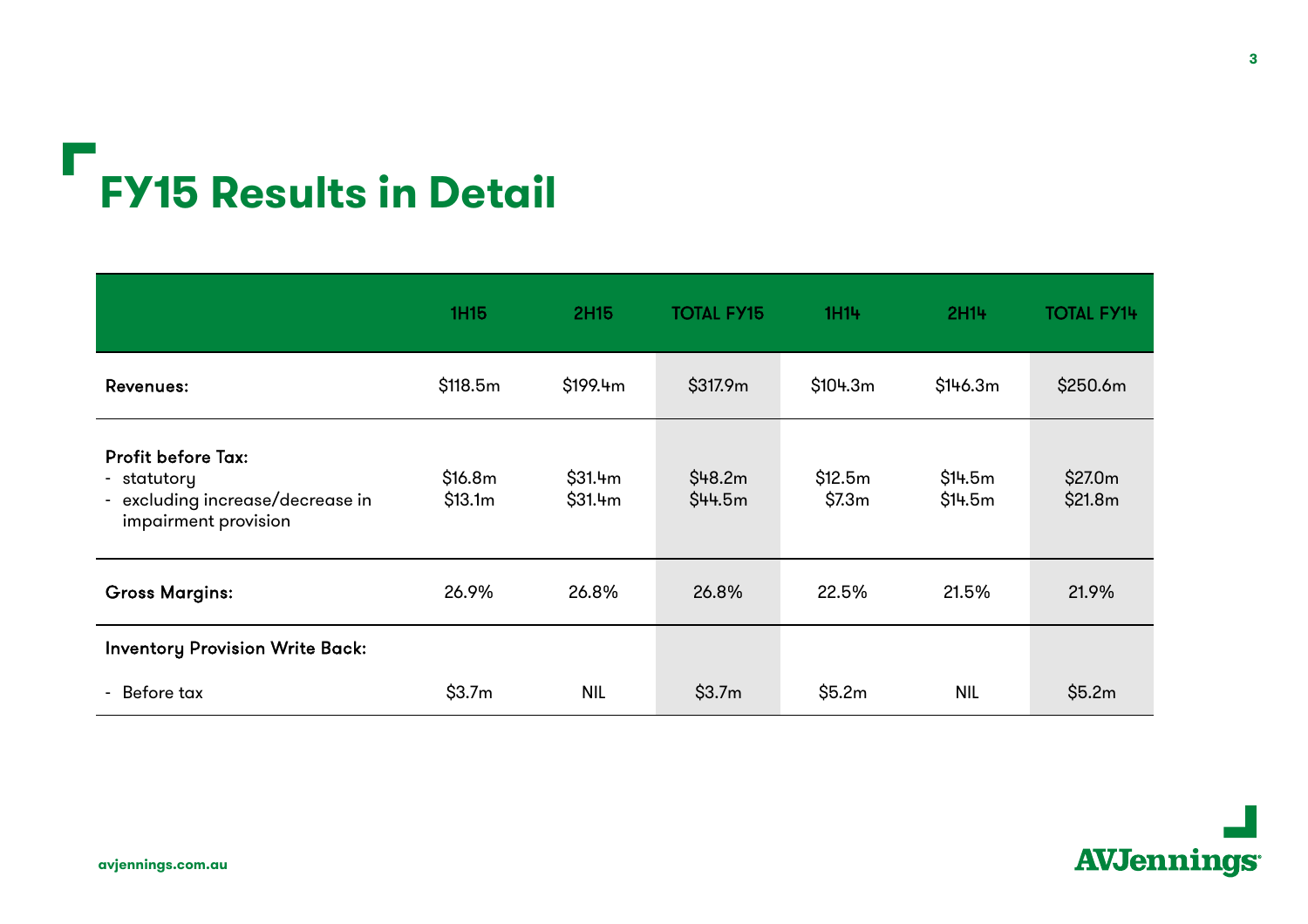## **FY15 Results in Context**





➤ Strong result reflects accelerated production, higher sales and gross margins and more settlements in most jurisdictions

- $\blacktriangleright$ Standout contributors were New South Wales, Queensland and New Zealand
- $\blacktriangleright$ Active project and product mix changes enabled us to capitalise on the strength of our markets

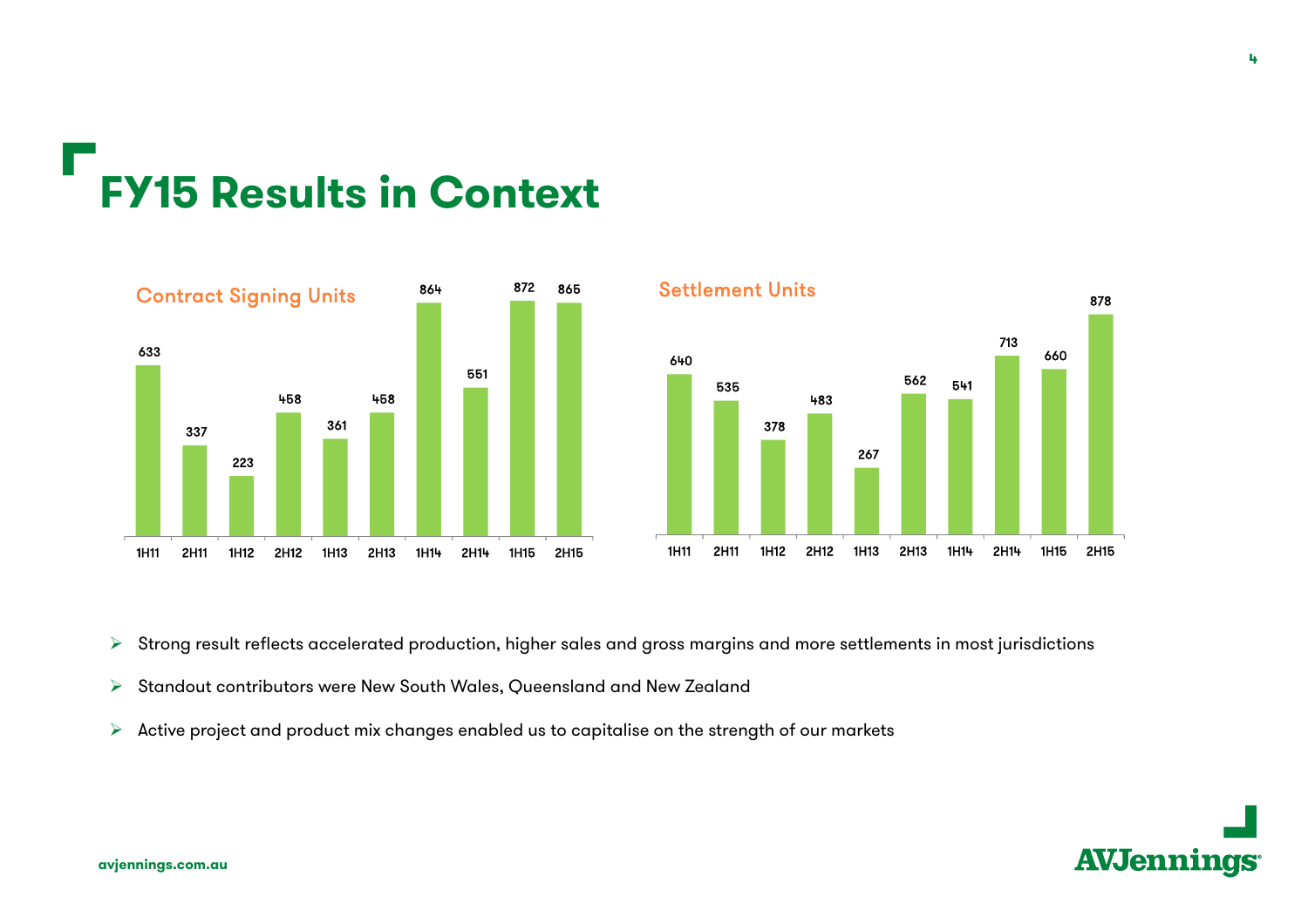## **FY15 Results in Context**





- $\blacktriangleright$  WIP dipped in 2H15 due to high level of completions, increased bias to land sales (i.e. quicker turnover), strong builder sales and development staging
	- •Expected to ramp up in FY16
	- •Continuing emphasis on land only and builder sales expected to sustain revenue
	- • 30 June 2015 WIP numbers lower by approximately 200 lots at Hobsonville compared to 31 December 2014.
		- $\blacksquare$ Adding back the Hobsonville lots increases WIP to approximately 1,700 lots
		- $\quad \blacksquare$  Hobsonville is a B2B project with different timing profile



#### **avjennings.com.au**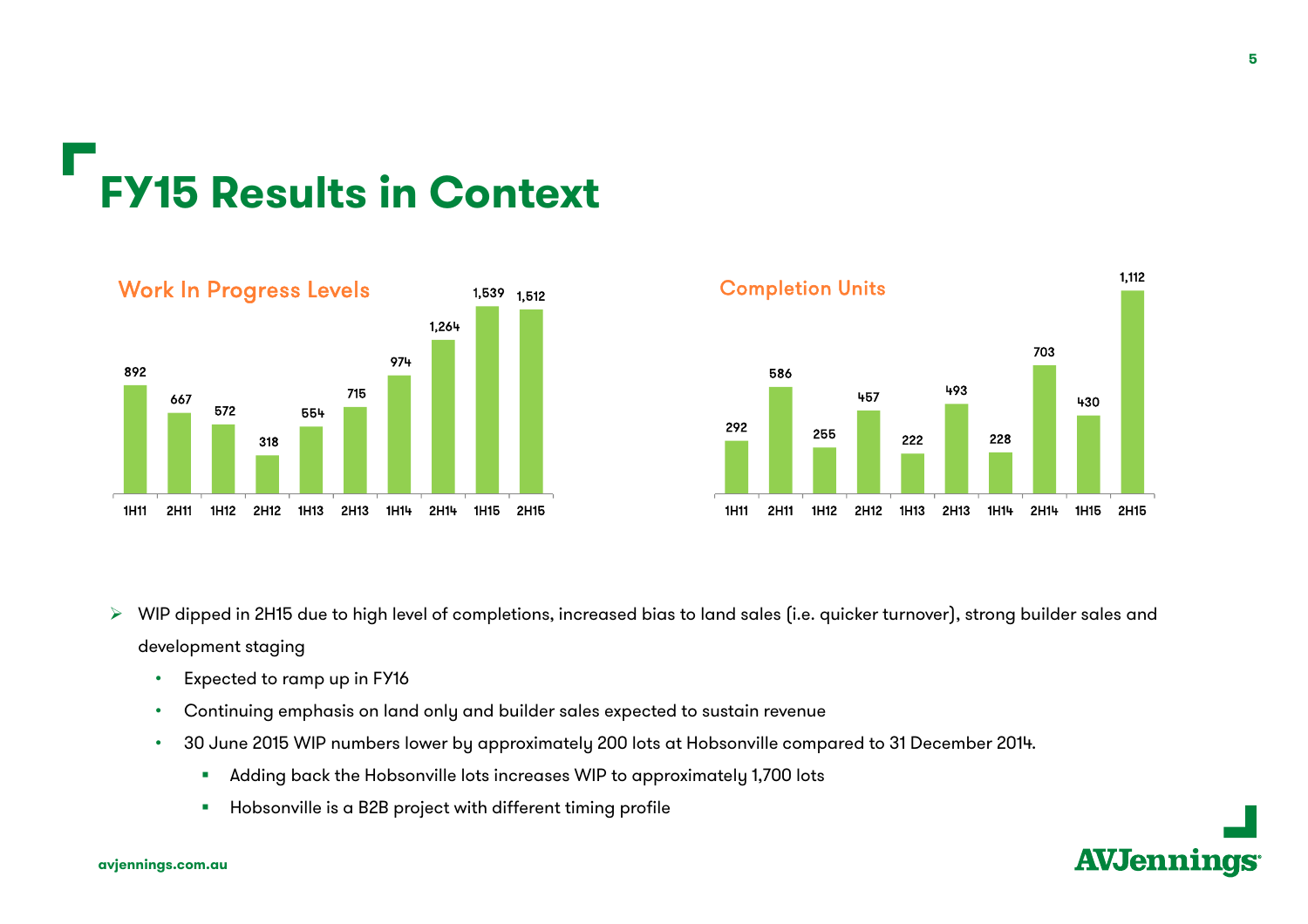### **FY15 Results & Outcomes**

#### **Inventory**

- $\triangleright$  First increase since FY11: rose 10.6% to 10,198 lots despite increased production and sales activity over the year
- $\triangleright$  Growth remains an objective:
	- Especially zoned land in eastern seaboard capitals and Auckland
	- Off-market, counter-cyclical and capital-effective acquisitions targeted
	- IRR-driven investment analysis
	- Further diversification by product type, geography and lifecycle to manage risk
	- •Increased focus on brownfield infill and low rise apartment sites
- $\triangleright$  New acquisitions included:
	- 'Waterline' Williamstown, Melbourne apartment & townhouse project (approx. 700 lots)
	- Warnervale, Central Coast New South Wales (estimated 595 lots)
	- •land parcels at Cobbitty, Sydney (203 lots)
	- acquisition of remaining 50.0% interest in 'St Clair' Adelaide joint venture
	- investments in Perth (estimated 228 lots)
	- land parcel at Boundary Rd Schofields NSW (approx. 21 lots)
- $\triangleright$  Entered into new arrangements for:
	- 'Argyle at Elderslie' joint venture with Investa in New south Wales
	- Wollert, Victoria joint venture with AustralianSuper (approx. 2,000 lots)

**AVJennings**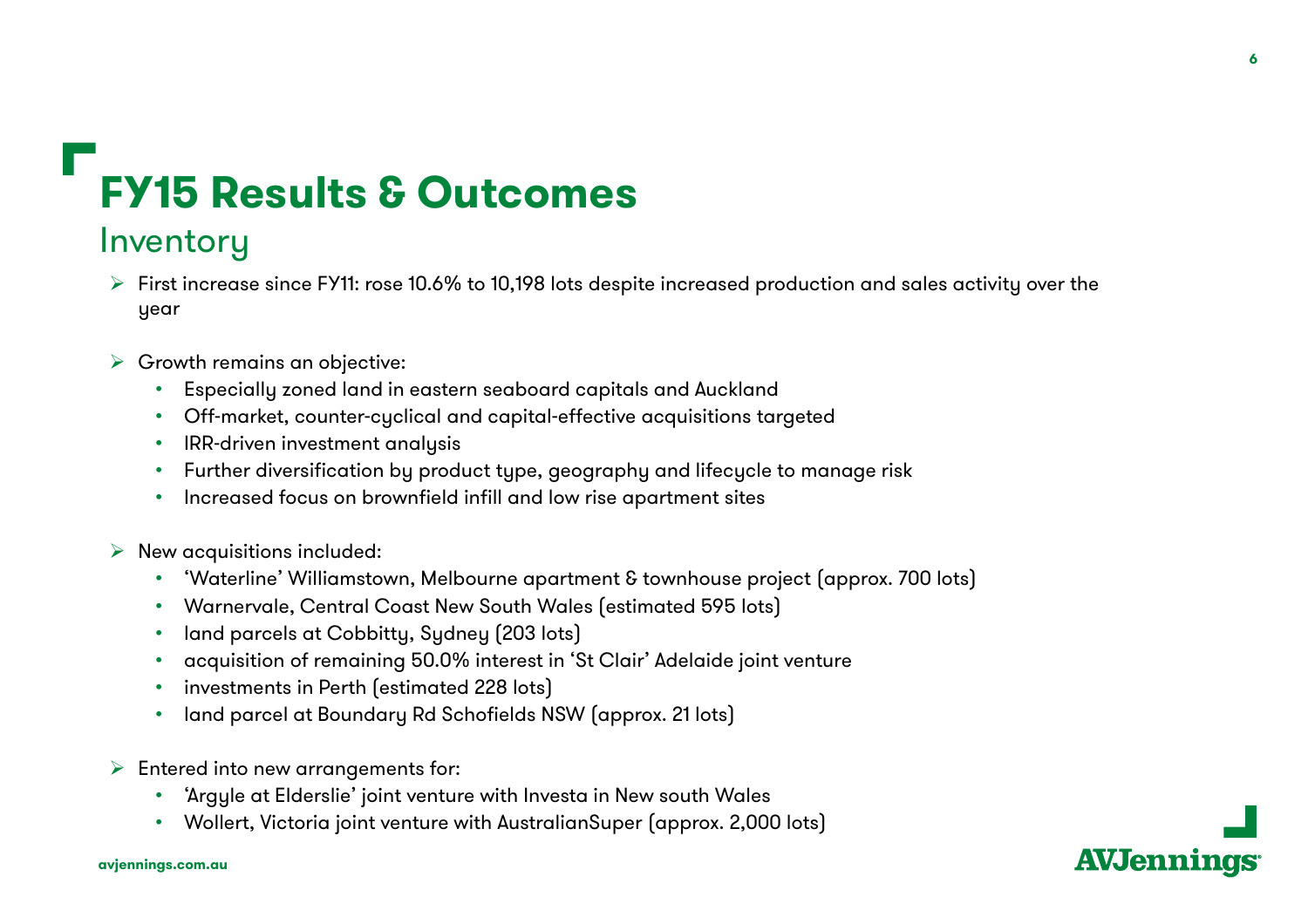### **FY15 Results & Outcomes**Finance

- $\triangleright$  Gearing (net debt/ total assets) remains low and further improved to 13.6% (total net debt \$88.9 million) from 17.1%
- $\triangleright$  \$250 million multi-option 'Club' debt facility approved (up from \$175 million)
	- Four banks (previously three) provide flexible corporate funding
		- No presales requirement prior to commencing horizontal development
		- 'Come and go basis' few CPs to drawdown (subject to covenant compliance)
		- Evergreen characteristics current termination date 30 September 2017 but extended for 12 months at each annual review (19th year of operation)
- Multicurrency MTN Programme established in Singapore (SGD500 million)
	- No notes issued as yet
	- Provides ready access to international term debt capital markets
		- $\textcolor{red}{\bullet}$  Firepower to pursue major direct property acquisitions and suitable corporate combinations

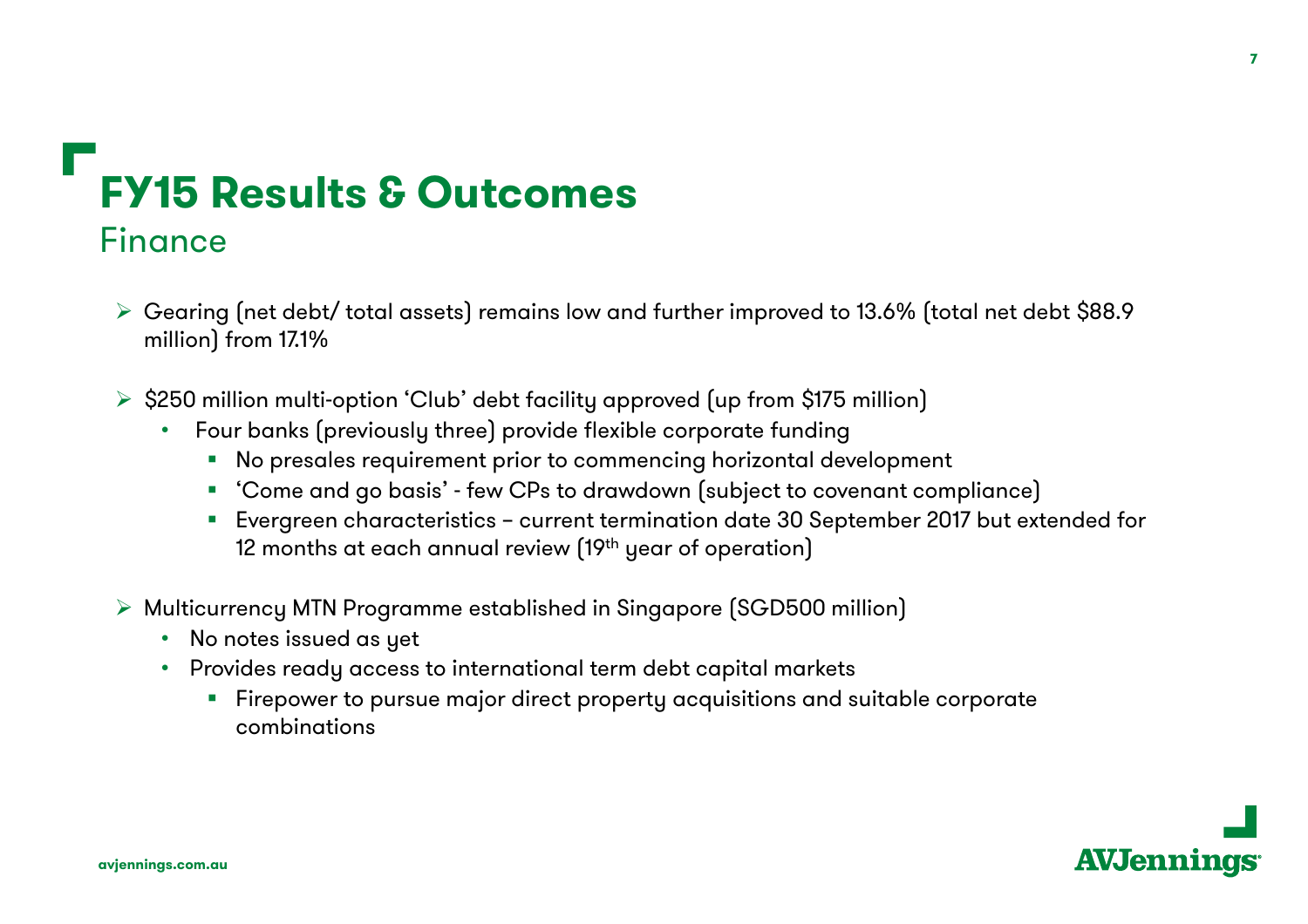## Why We Exist **Vision**

We are driven by the belief that housing matters and communities matter. The home they grow up in and its neighbourhood has a significant influence on peoples lives.





**8**

**avjennings.com.au**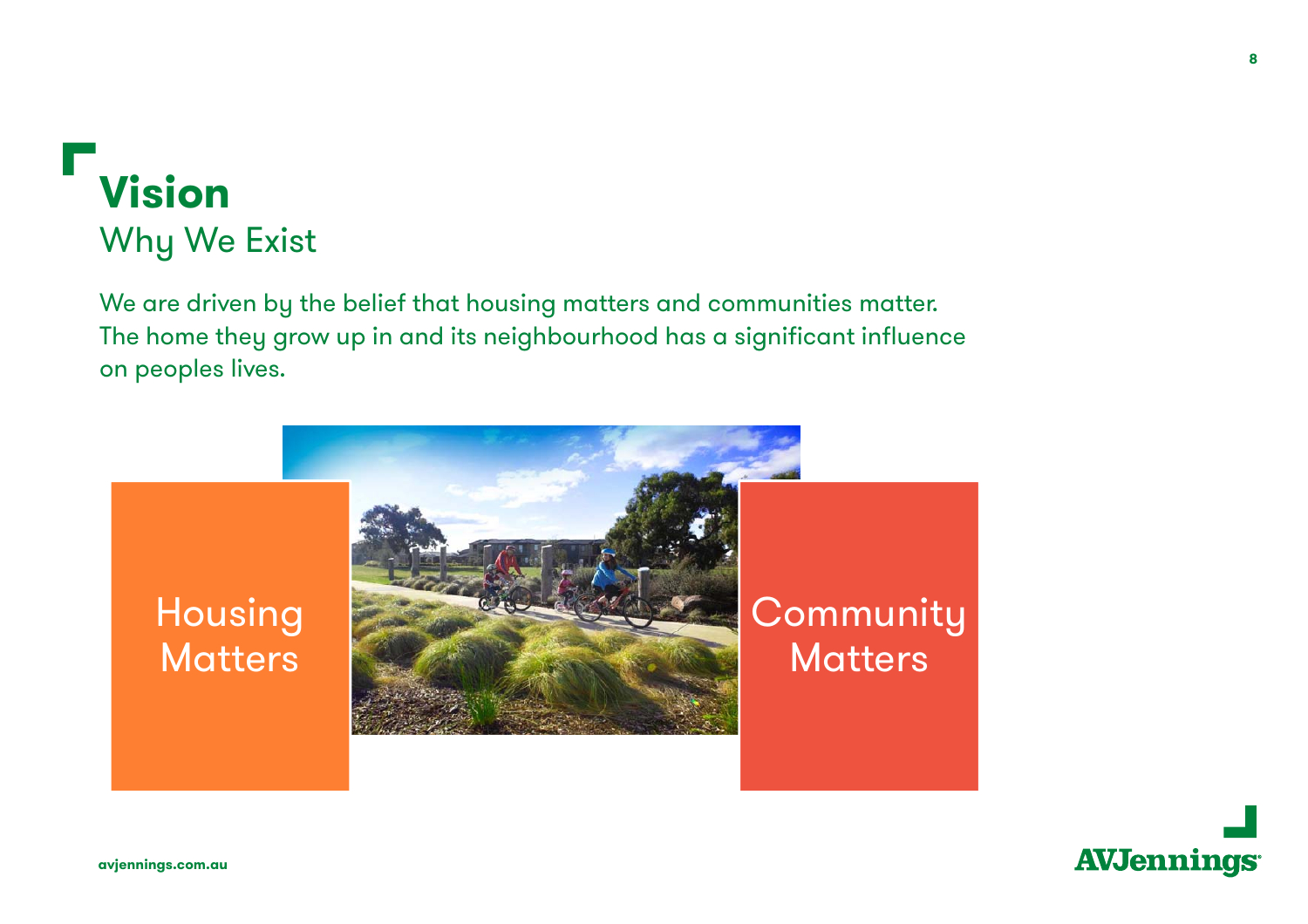#### What We Do**Strategy**

Leading developer of high quality, value for money, masterplanned communities and urban renewal sites in Australia and New Zealand

- •Pure residential developer
- • Entirely based on land which is owned or controlled by the Company
- • Predominantly staged horizontal development rather than high rise
- •Internal building capability



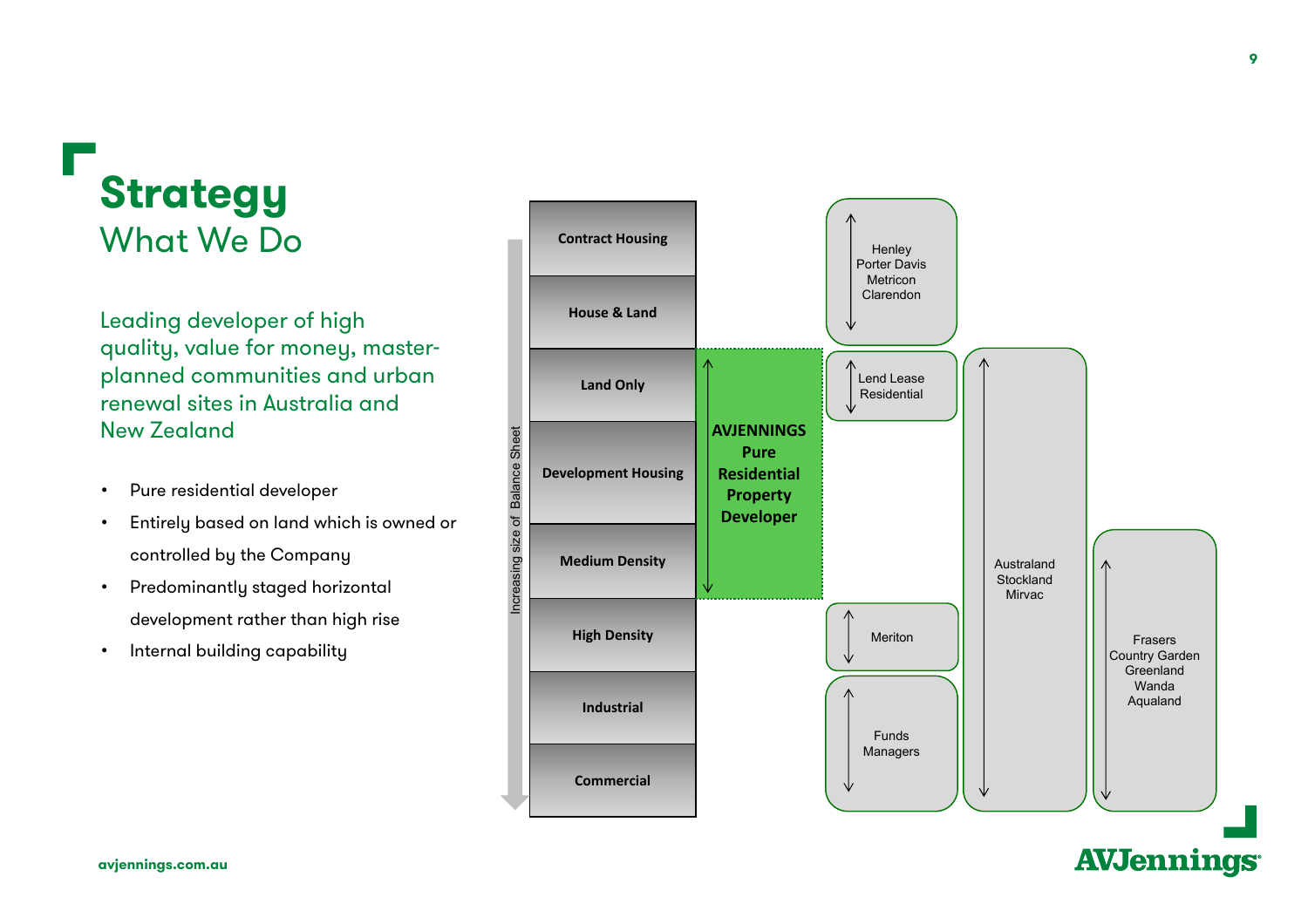

Product type: Land; Terraces/Townhomes; Detached Housing and Low-medium rise apartments

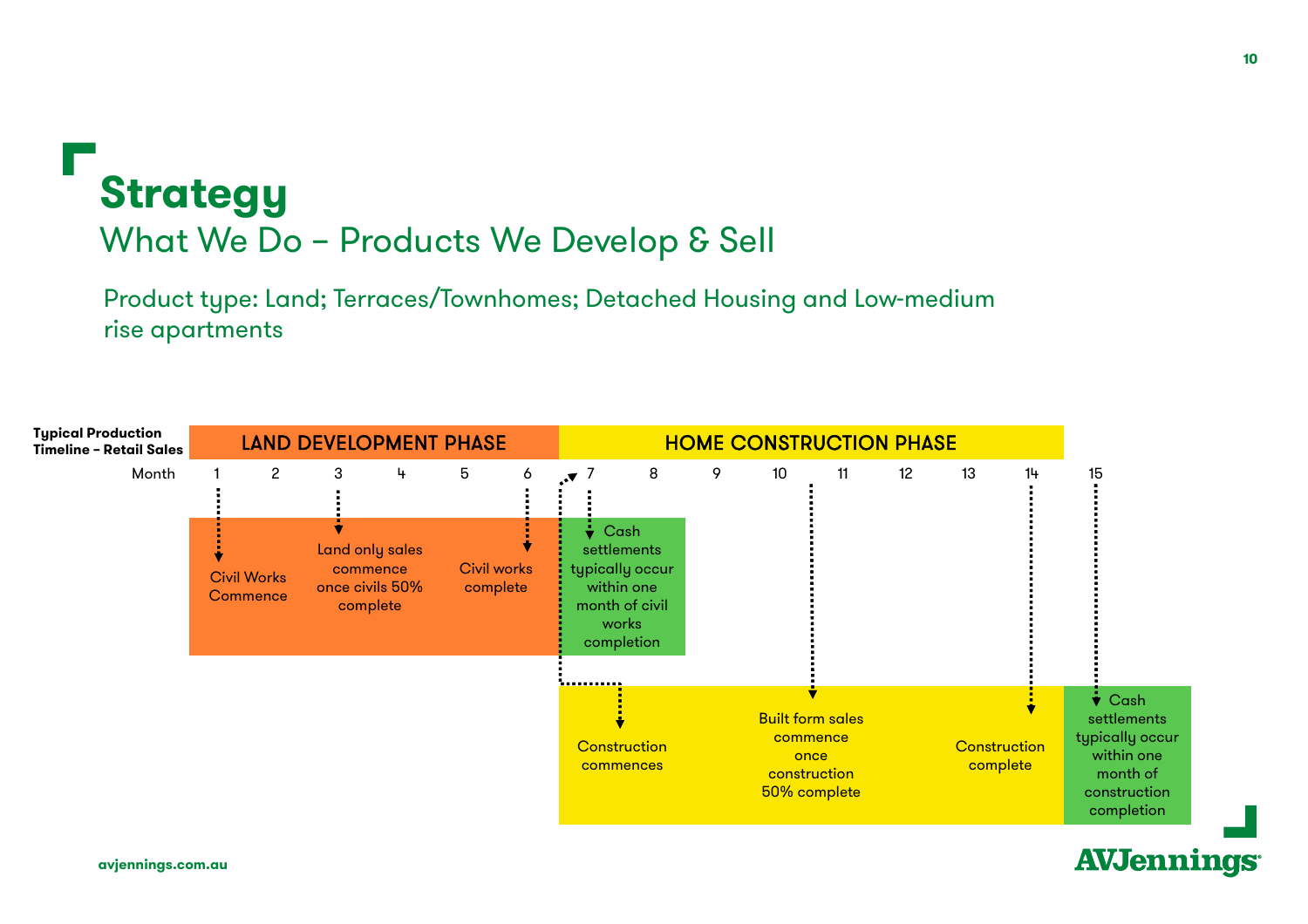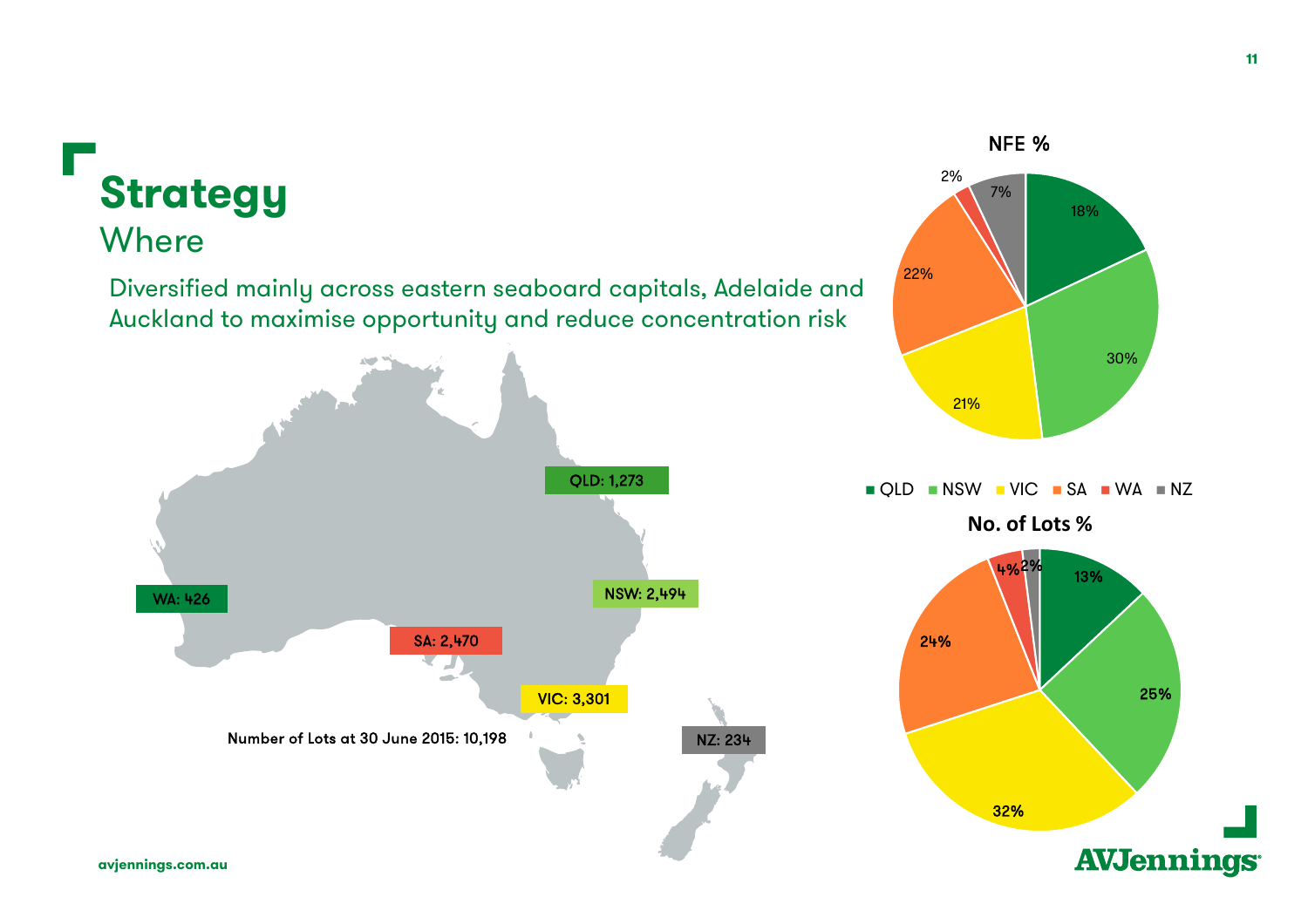### **Strategy** Buyer Profile

- $\triangleright$  Retail Customers generally split 15-20% first homebuyers, 25-30% domestic investors, 50-60% trade-ups/ downsizers - foreign domiciled buyers less than 1%
- $\triangleright$  B2B business other builders buy our land
	- A growing part of our business
	- •Doubled in FY15
- $\triangleright$  Focus is on the deepest part of the market, which requires strong emphasis on supply of quality affordable product



Overall capital city figures are the Median and have been sourced from Domain House Price Report June Quarter 2015, and include detached housing and town homes but not units. AVJennings figures are based on Average selling price. Only town homes have been sold in Melbourne by AVJennings in the 12 months to June 2015. AVJennings Brisbane data includes sales from projects in the Sunshine Coast, Ipswich, and Gold Coast

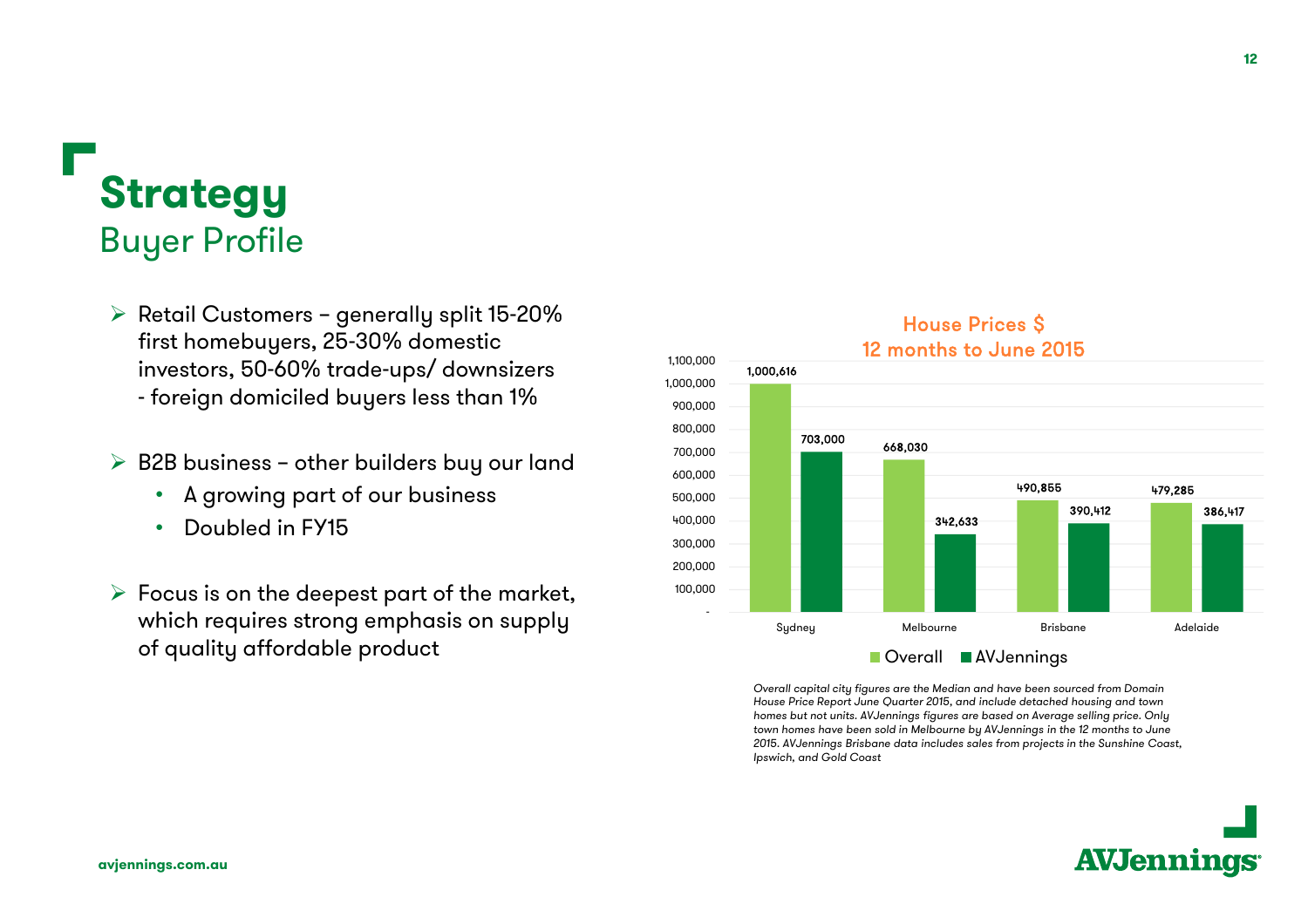#### **Business Model & Key Features**

- $\triangleright$  Horizontal development model allows for more flexible operational planning
	- Decisions made in stages rather than for whole of project
		- can accommodate up to date market conditions in decision making
- $\triangleright$  Integrated building (i.e. building on our own land) is a key feature
	- 'Turnkey' sale of completed home means limited purchaser variation risk
	- Most efficient use of land maximise yield through mix of dwellings
	- Used to stimulate activity and establish project 'tone'
- $\triangleright$  Strength of AVJennings brand is critical to strategy
	- Customers continue to value the brand and what it stands for
		- $\textcolor{black}{\bullet}\quad$  Such as; trust, reliability, value and quality
	- Brand also strong with other key stakeholders such as suppliers, government, land owners, financial institutions and other industry participants

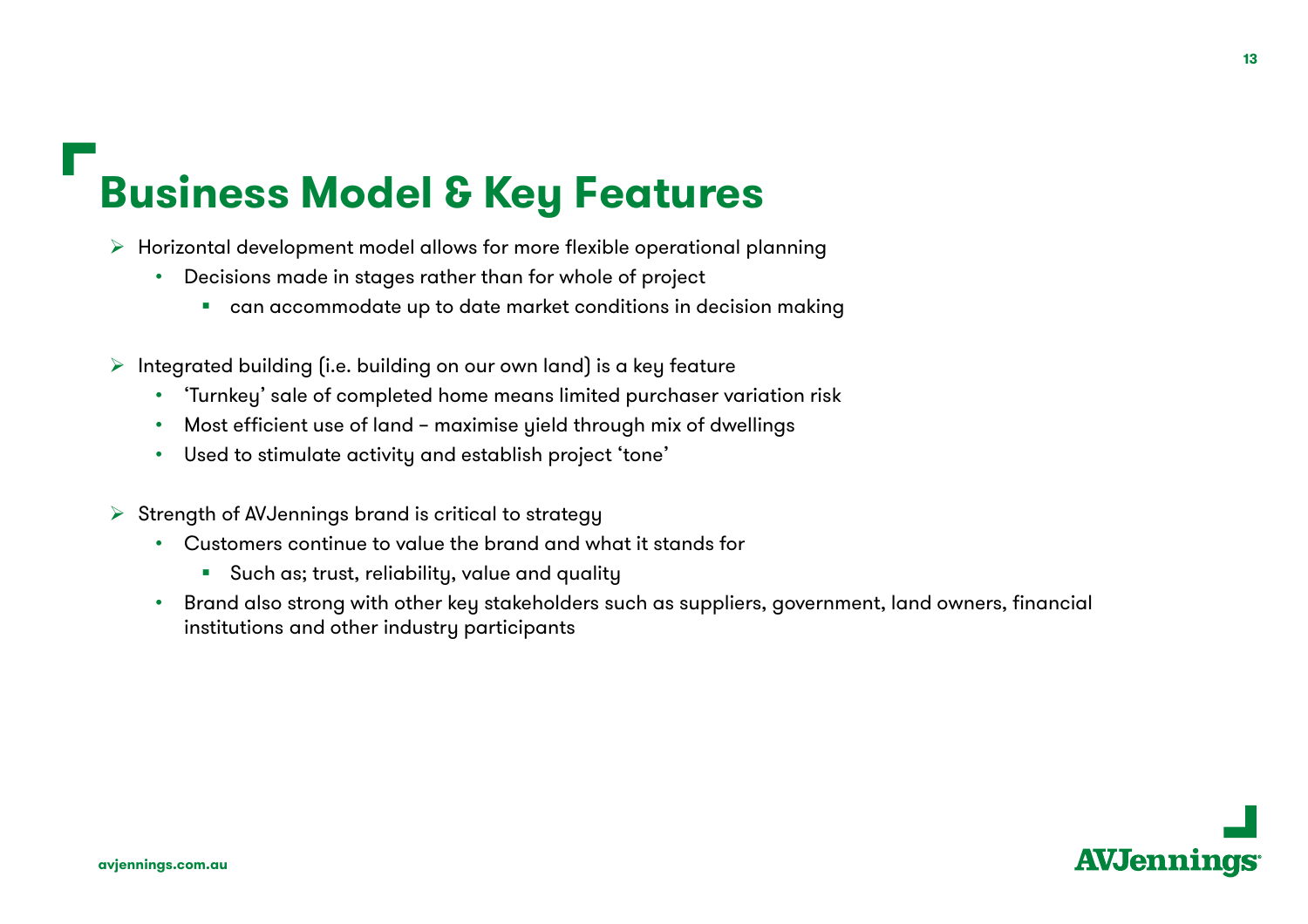#### **Business Model & Key Features**

- $\triangleright$  Attractive, high quality, affordable housing
- $\triangleright$  Volume driven, not price driven
	- Average gross margins reasonably steady throughout the cycle (low high 20% depending upon product mix)
	- Corporate administration costs fixed
		- Corporate overhead efficiency improves as revenue rises
	- Variable costs largely tied to production/ revenue
- $\triangleright$  People focus both internally and externally

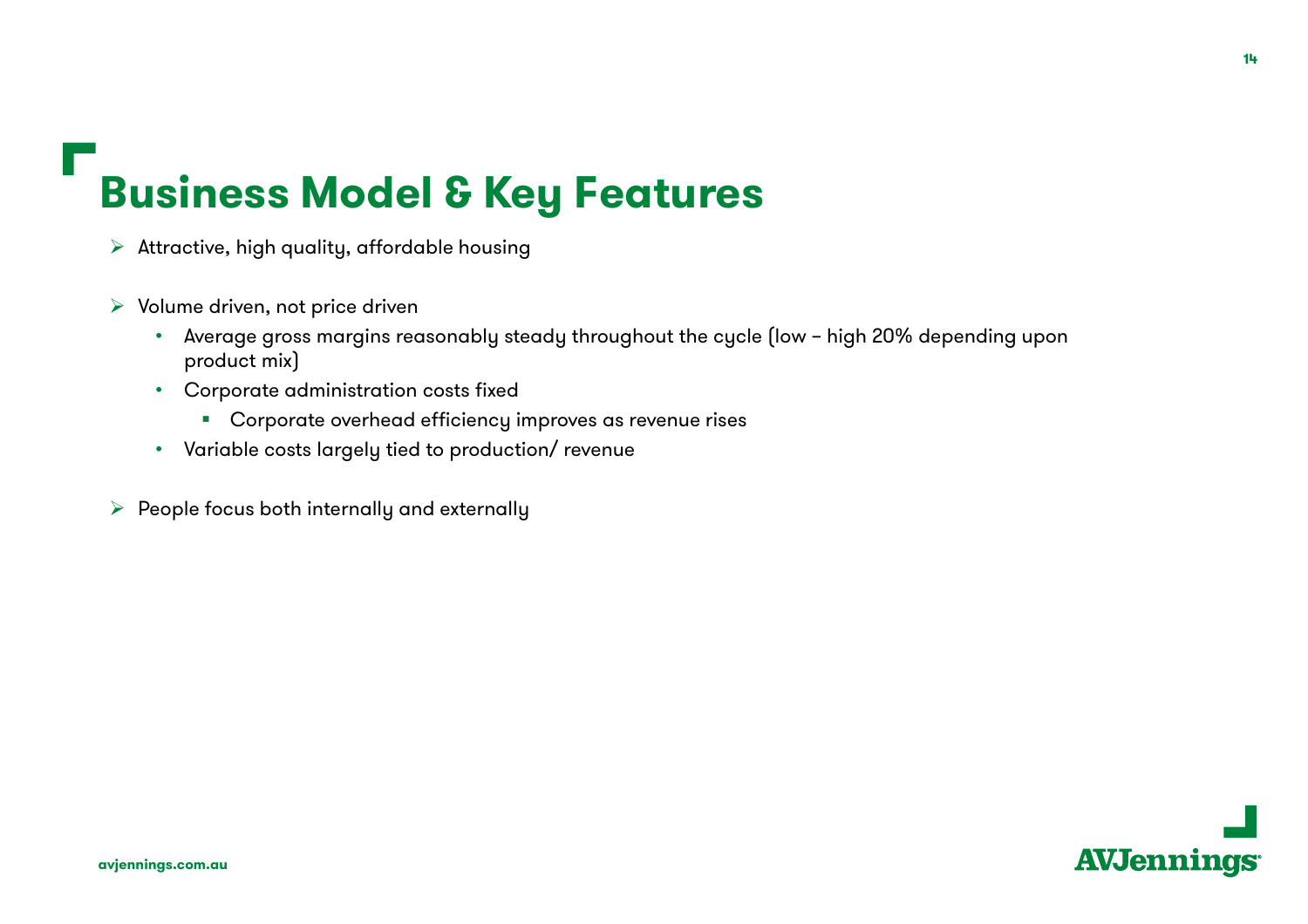## **Current Issues**

#### Affordability / Prices

- $\triangleright$  Affordability is an issue however the AVJennings model addresses this through:
	- Control over built form
	- $\bullet$ Maximising efficiency of land use
	- Good quality product
	- Understanding our customers needs
- $\triangleright$  Mortgage serviceability remains manageable and is below historic peaks
- $\triangleright$  Recent price escalation in some markets such as Sydney follows a long period of stagnation
	- Zero to low real price growth over the prior 10 years
- Controls in our industry remain tight: No auctions; Transparent and comparable pricing; Banking controls.

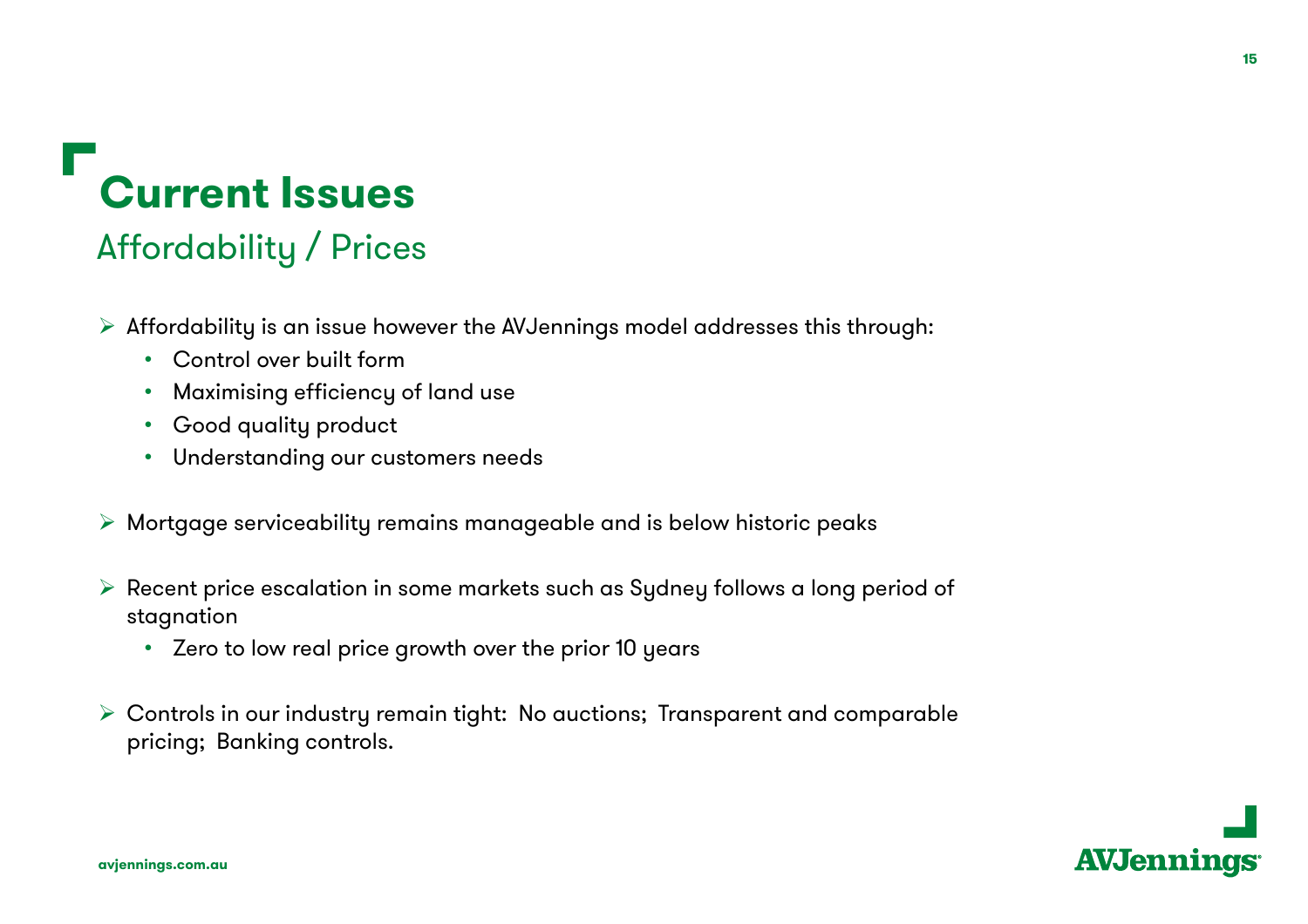#### **Current Issues**

#### Supply is the answer

- $\blacktriangleright$  Too much focus on the short term. Recent outcomes are a result of failure over the past ten years to address the lack of supply in many areas
	- There is a serious under supply of housing in Sydney and Auckland which has driven recent price growth
- $\blacktriangleright$ Housing is a basic need
- $\blacktriangleright$  If the issue of supply is not addressed then affordability will generally worsen

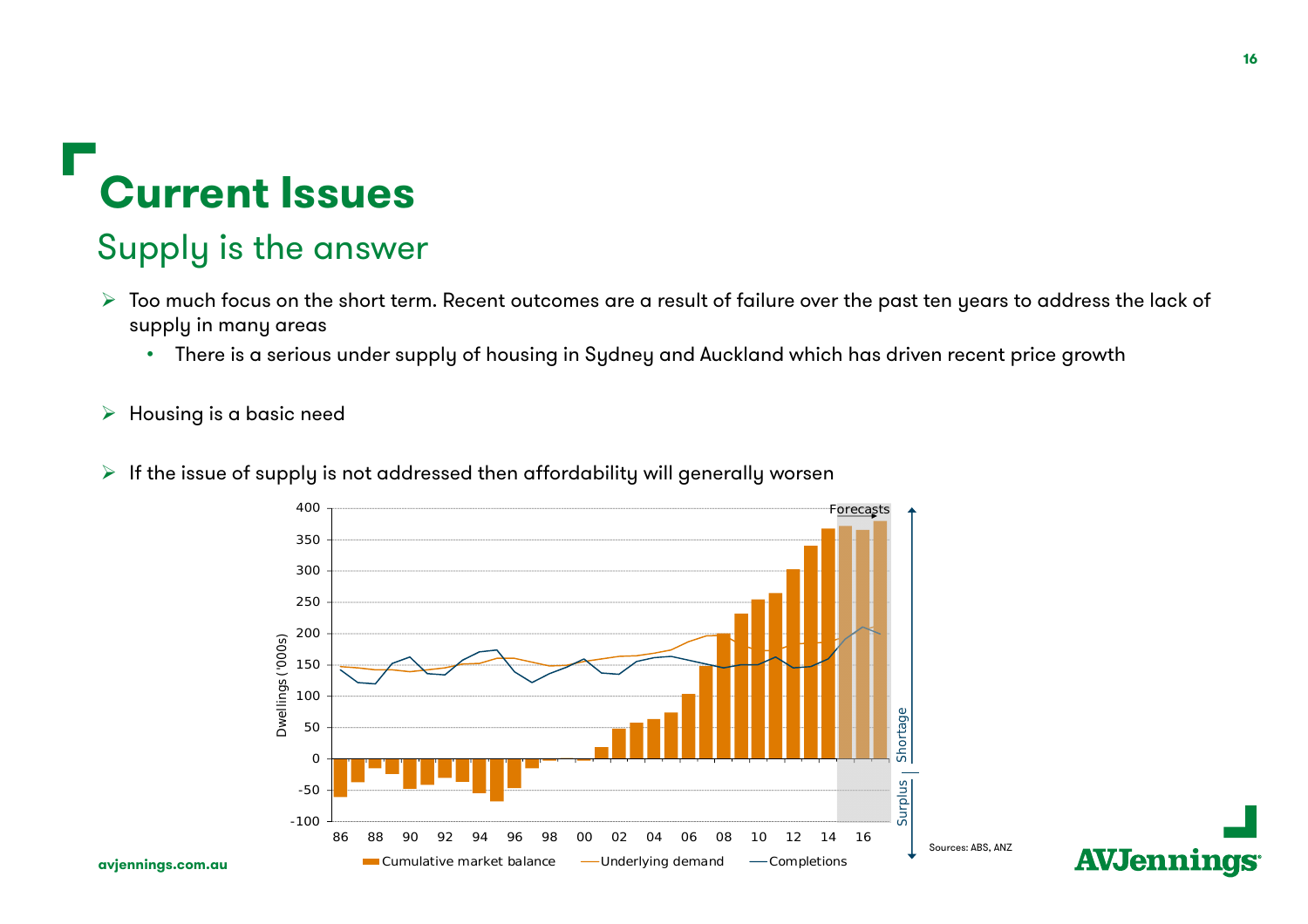## **Current Issues**

#### Reform

- $\triangleright$  Australia is overdue for a serious debate about reform.
- $\triangleright$  Stamp Duty was set to be abolished in 2000 with the introduction of the GST.
- $\triangleright$  There needs to be reform regarding red and green tape and the time it takes to gain approval to develop housing communities.
- $\triangleright$  We take a long term approach and need consistency and transparency from governments
- $\triangleright$  Timely delivery of infrastructure is critical and the funding of infrastructure needs to be more transparent

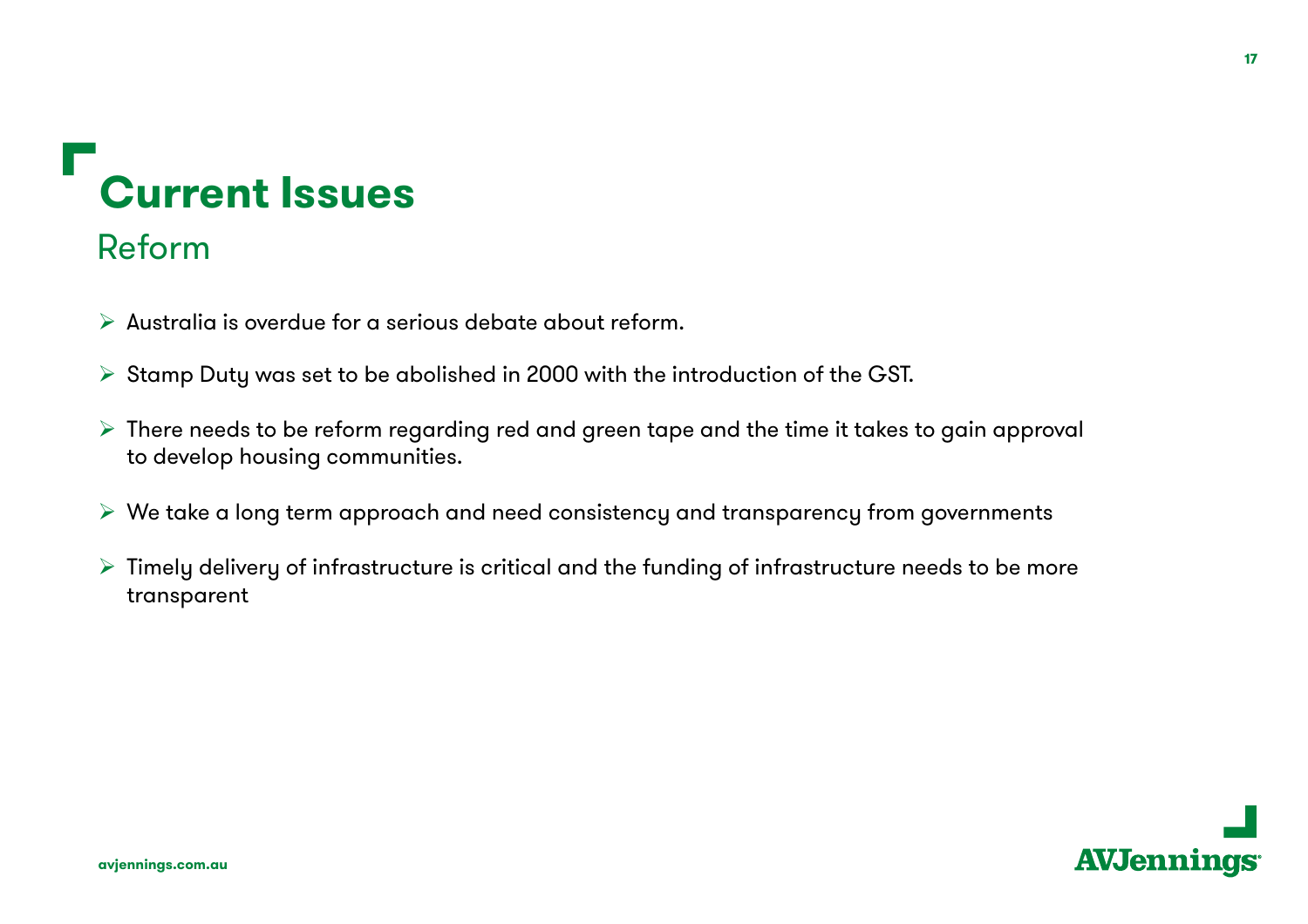#### **Market Reality**

#### New South Wales & Queensland

#### NEW SOUTH WALES

- ➤ Sydney is the strongest market in the country
- $\blacktriangleright$ Pent up demand and inadequate land supply fuelling activity
- $\blacktriangleright$  State Government and local councils increasingly responsive but need to do more faster
- $\blacktriangleright$  AVJ perspective:
	- •Selling prices and input costs firming - margins stable
	- •Increasing focus on land only rather than built form
	- •Accelerating production targets is challenging
	- • 'Arcadian Hills' and 'Argyle at Elderslie' are strong contributors to profit
	- • Good selling prices achieved at 'Magnolia' so Warnervale project outlook is positive

#### **OUEENSLAND**

- ⋗ Brisbane, Noosa, Caloundra and Coomera markets rising
- $\blacktriangleright$ Piecemeal supply response
- $\triangleright$  AVJ perspective:
	- • Market demand currently dictates greater focus on built form over land only relative to other States
	- •More investor purchasers than other States
	- 'Elysium' virtually sold out
	- 'Creekwood' performing strongly boosted by significant infrastructure investment in the catchment





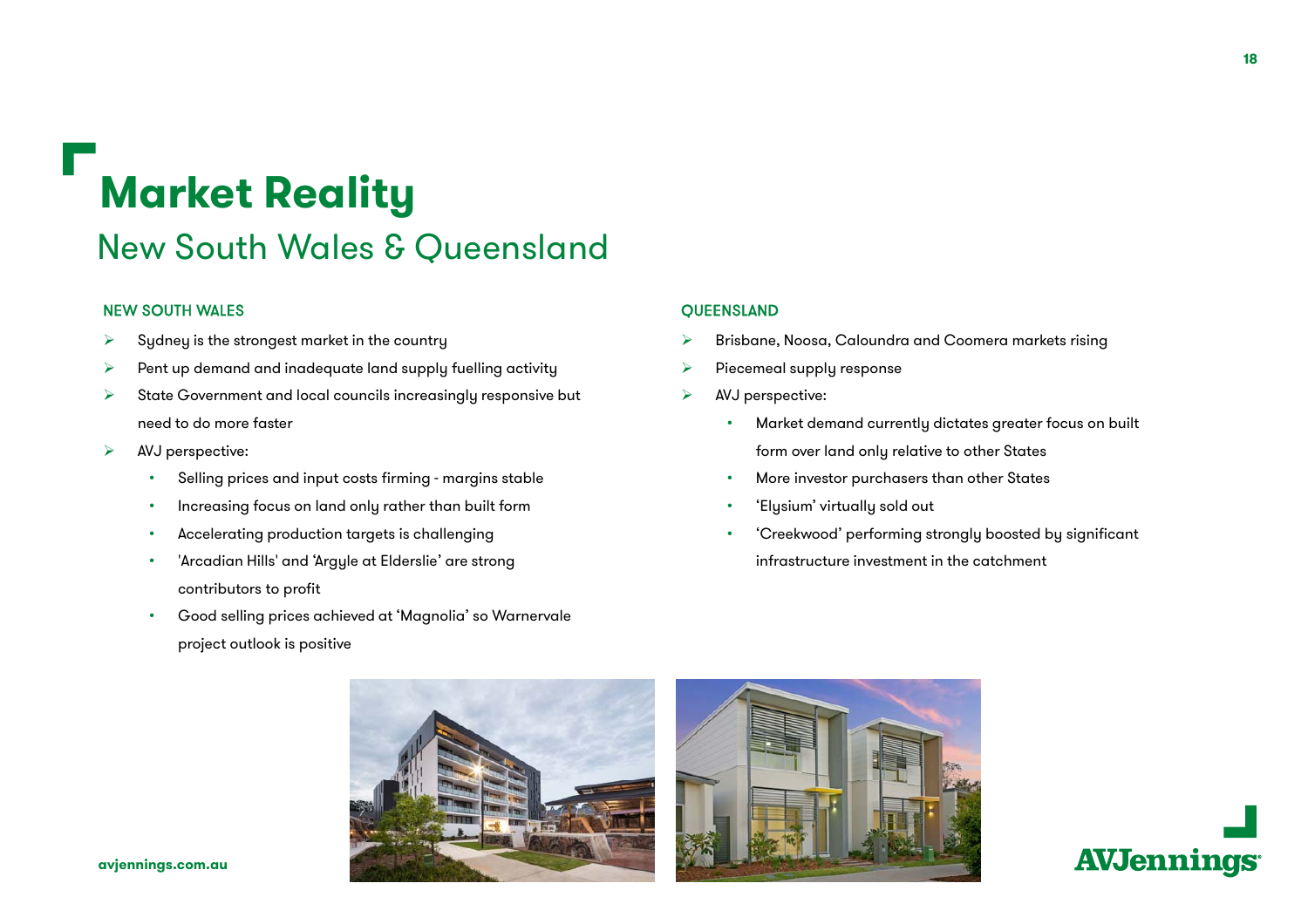## **Market Reality**

#### Victoria & South Australia

#### VICTORIA

- $\blacktriangleright$  Land supply and demand relatively balanced – no overhang of developed stock as in the early 1990s
- $\blacktriangleright$  Detached housing and land supply disconnected from inner-Melbourne apartments
- $\blacktriangleright$  AVJ perspective:
	- • Greater focus on large scale communities relative to QLD and NSW
	- •Emphasis on land only or home building varies
	- • Results will be enhanced by 'Waterline' project and Wollert joint venture with Australian Super

#### SOUTH AUSTRALIA

- ➤ Residential market relatively soft but State Government response positive
	- • More subsidies and greater land supply than in other States
- ⋗ AVJ perspective:
	- 'St Clair' and 'Eyre' both long term projects that have achieved key milestones
	- Earnings buoyed as St Clair now wholly owned



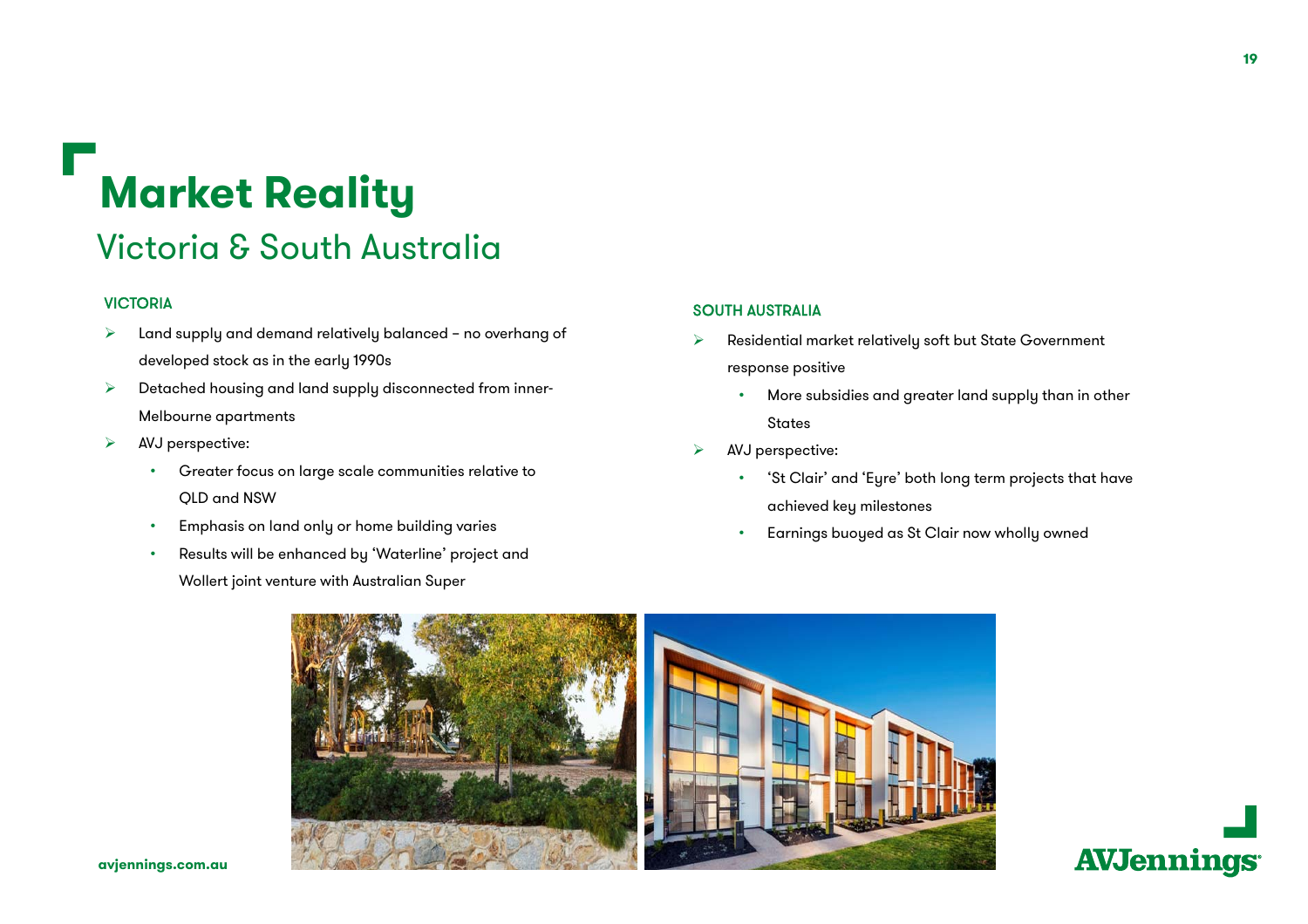## **Market Reality**

#### New Zealand & Western Australia

#### NEW ZEALAND

- ⋗ Auckland residential market very active and driven by:
	- •pent up demand
	- •positive net migration (internal and external) and
	- •leaky roof syndrome
- ⋗ Affordability is a critical social issue
- ➤ AVJ perspective:
	- •'Hobsonville Point' project is an AVJ flagship
	- •Further expansion in Auckland likely

#### WESTERN AUSTRALIA

⋗ Overall economic outlook soft - early transition from resources

- ⋗ Residential market somewhat fragmented but good support for apartments in certain inner Perth suburbs remains
- $\blacktriangleright$  AVJ perspective:
	- •Under \$10 million invested in four projects in Perth
	- • Opportunity to maintain the brand, learn the market, build relationships and identify counter-cyclical acquisition opportunities



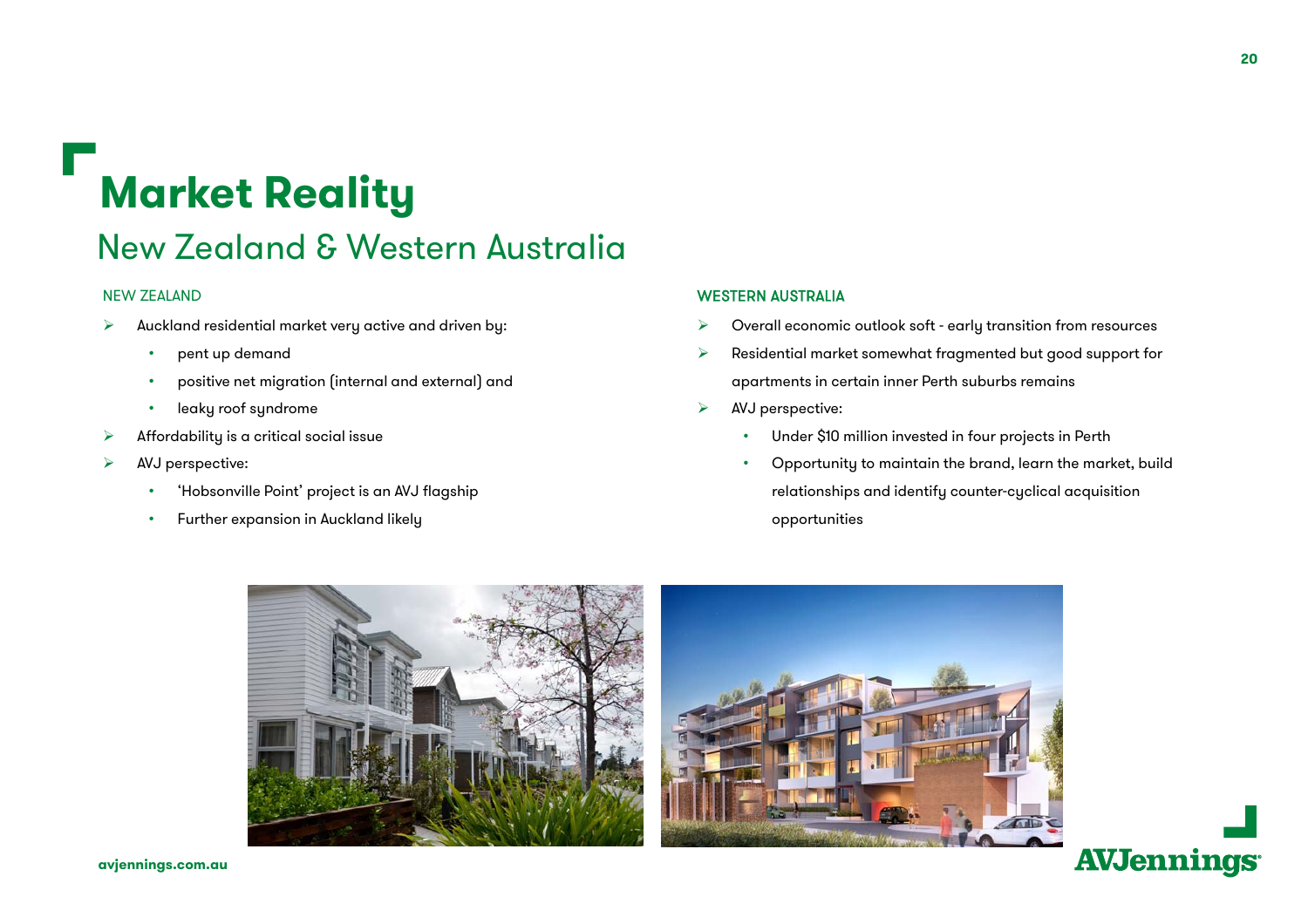### **Outlook**

- $\blacktriangleright$  Key economic drivers are positive
	- •Low interest rate outlook
	- •Low inflationary expectations
	- •Stable employment environment
	- •Strong population growth
- ▶ Continuing housing shortages –
	- especially in Sydney and Auckland

#### AVJ Perspective

- $\triangleright$  Strong platform for growth profit and dividend, contract building business behind us
- $\triangleright$  Level of contracts carried over into 1H FY16 gives a strong start
- $\triangleright$  FY16 contract signings guidance is 1,800 to 2,100 lot
- ➤ Adverse weather impact on FY15 will benefit FY16
- ➤ FY16 outlook based on projects already acquired
- $\blacktriangleright$ Acquisitions in FY15 provide strong base for operations beyond FY16



#### **avjennings.com.au**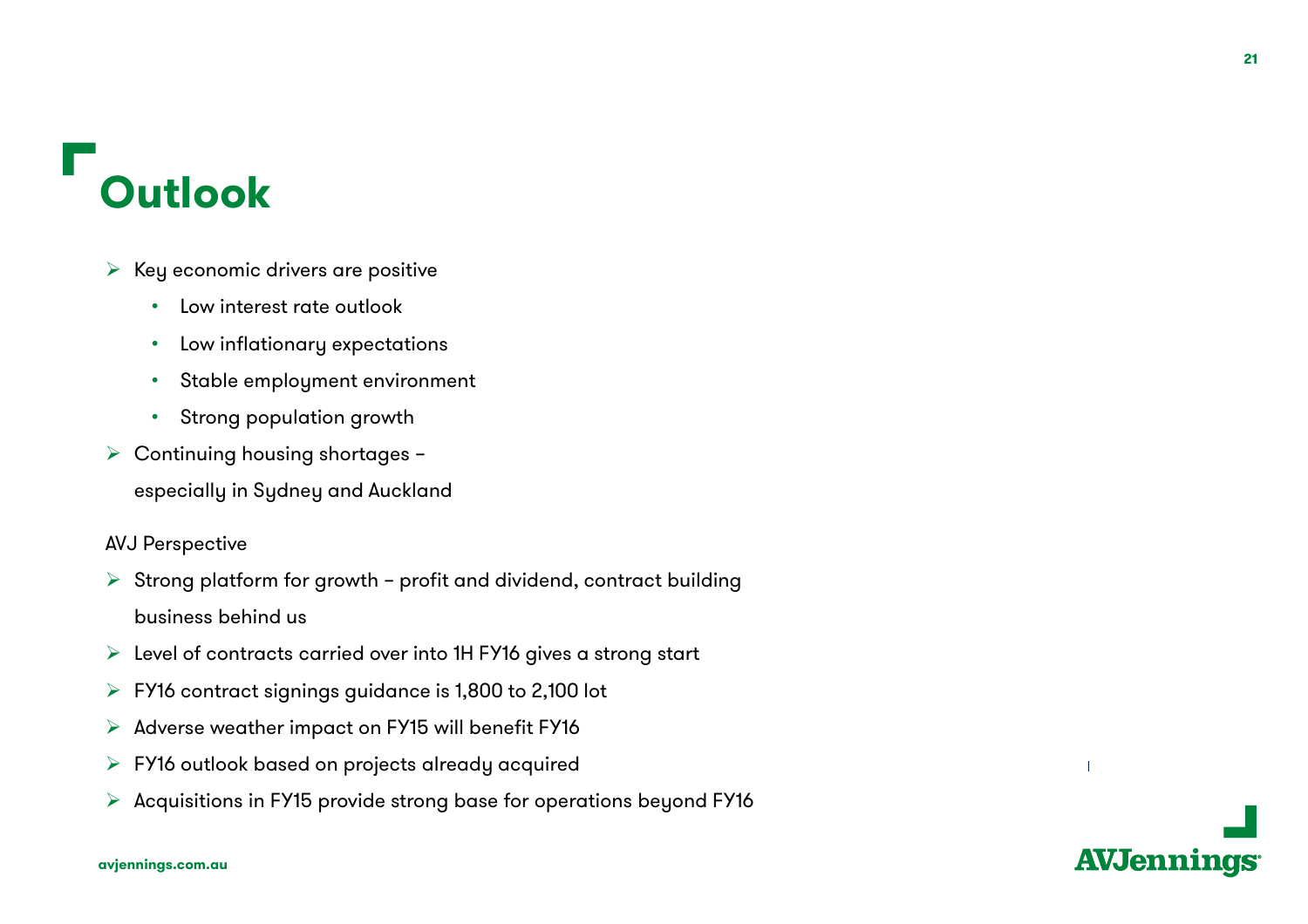



avjennings.com.au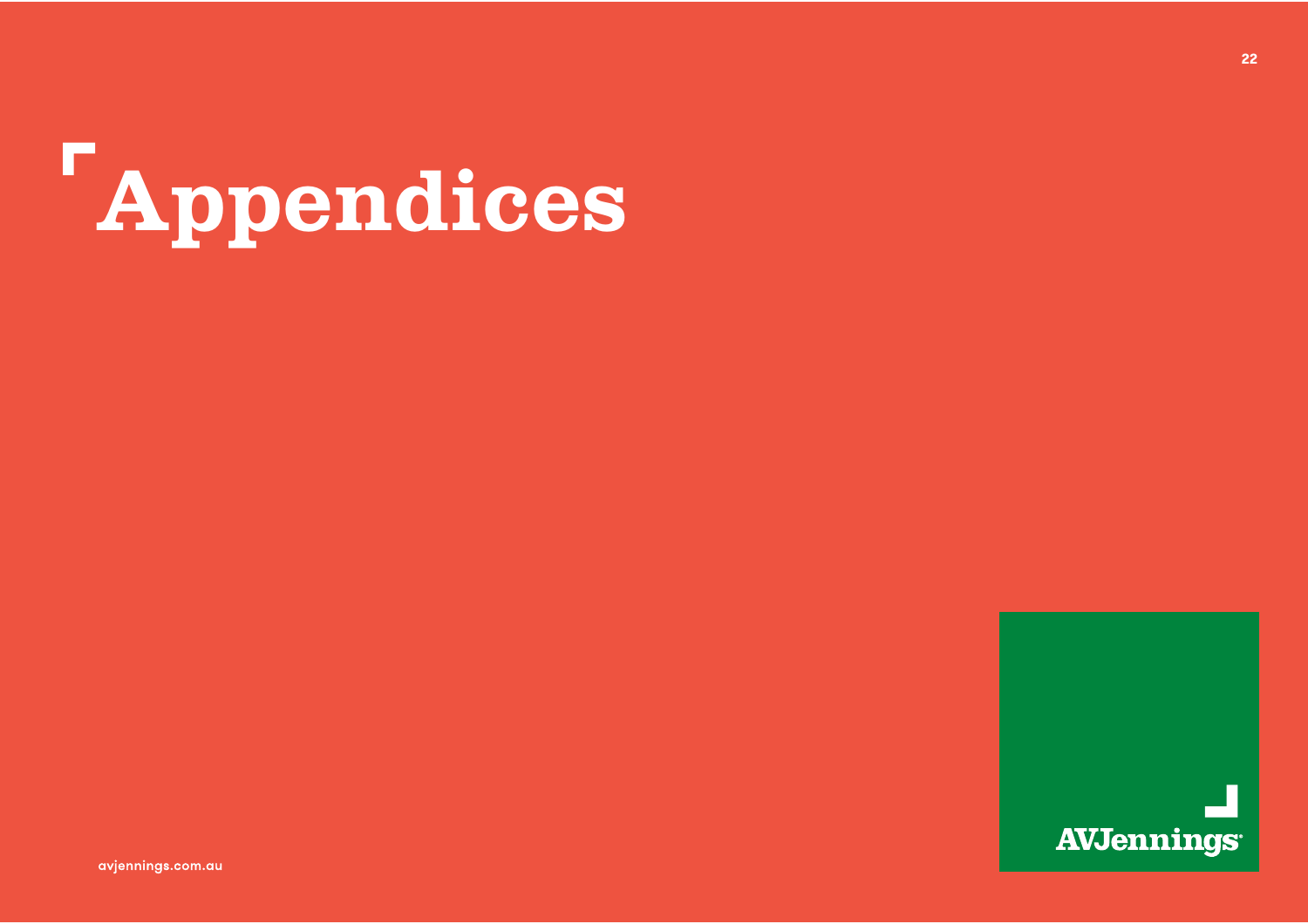## **Lot Settlements & Land Payments1**

|                                                  | <b>FY08</b> | <b>FY09</b> | <b>FY10</b> | <b>FY11</b> | <b>FY12</b> | <b>FY13</b> | <b>FY14</b> | <b>FY15</b> |
|--------------------------------------------------|-------------|-------------|-------------|-------------|-------------|-------------|-------------|-------------|
| Total settlements (units)                        | 1,846       | 1,841       | 1,472       | 1,175       | 861         | 829         | 1,254       | 1,538       |
| NSW settlements (units)                          | 275         | 245         | 304         | 144         | 110         | 158         | 200         | 493         |
| VIC settlements (units)                          | 895         | 1,220       | 523         | 671         | 395         | 186         | 329         | 247         |
| QLD settlements (units)                          | 354         | 180         | 381         | 116         | 172         | 121         | 352         | 409         |
| SA settlements (units)                           | 322         | 196         | 264         | 182         | 105         | 166         | 138         | 144         |
| NZ settlements (units)                           |             |             |             | 62          | 79          | 198         | 235         | 245         |
| Lots under control at end of period <sup>3</sup> | 10,876      | 9,825       | 9,480       | 11,259      | 10,837      | 9,952       | 9,219       | 10,198      |
| Work in progress (units)                         | 1,025       | 450         | 521         | 667         | 318         | 715         | 1,264       | 1,512       |
| Work in progress (\$ million)                    | 130.5       | 64.2        | 45.4        | 95.2        | 61.9        | 72.1        | 127.3       | 158.5       |
| Revenue from settlements (\$ million)            | 347.1       | 345.1       | 248.8       | 195.5       | $182.3^2$   | $152.2^2$   | $244.4^{2}$ | 308.8       |
| Land Payments (\$ million)                       | 151.9       | 27.8        | 47.8        | 38.1        | 68.0        | 28.4        | 53.9        | 68.1        |

*1. Excludes Contract Building Division sold to Sekisui House Australia in August 2010* 

*2. Includes revenue from SA JV Build Out to September 2014*

*3.Includes some contracts where revenue has been recognised on an unconditional contract basis*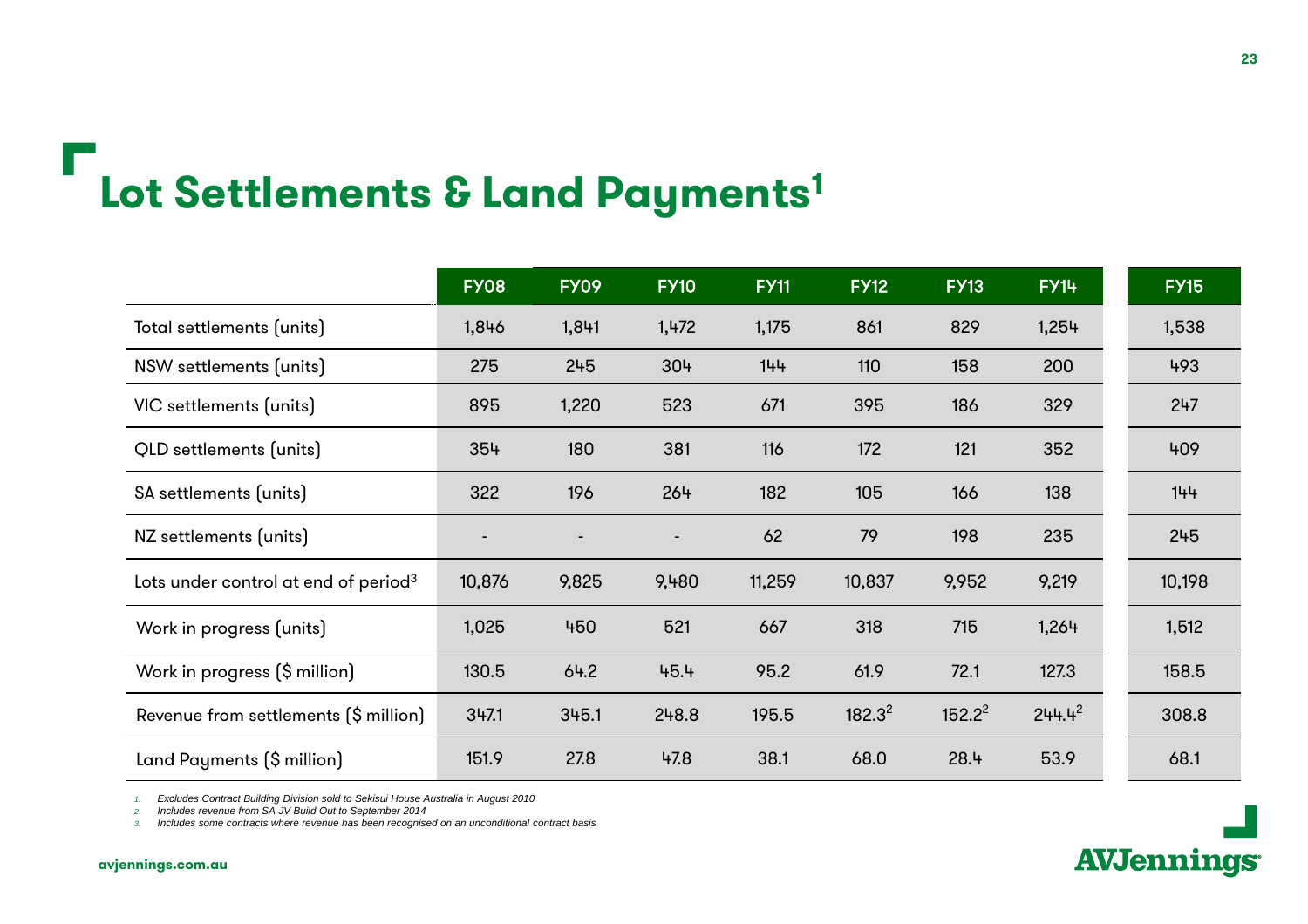#### **Project Pipeline at 30 June 2015**



**AVJennings** 

**avjennings.com.au**

•

• *Total No. of Remaining Lots does not include 18 remnant lots*

 *Note that it is not possible for the reader of this briefing to calculate the remaining number of lots from year to year because that number is a product of not only lots purchased and settled but also changes in stage reconfiguration*